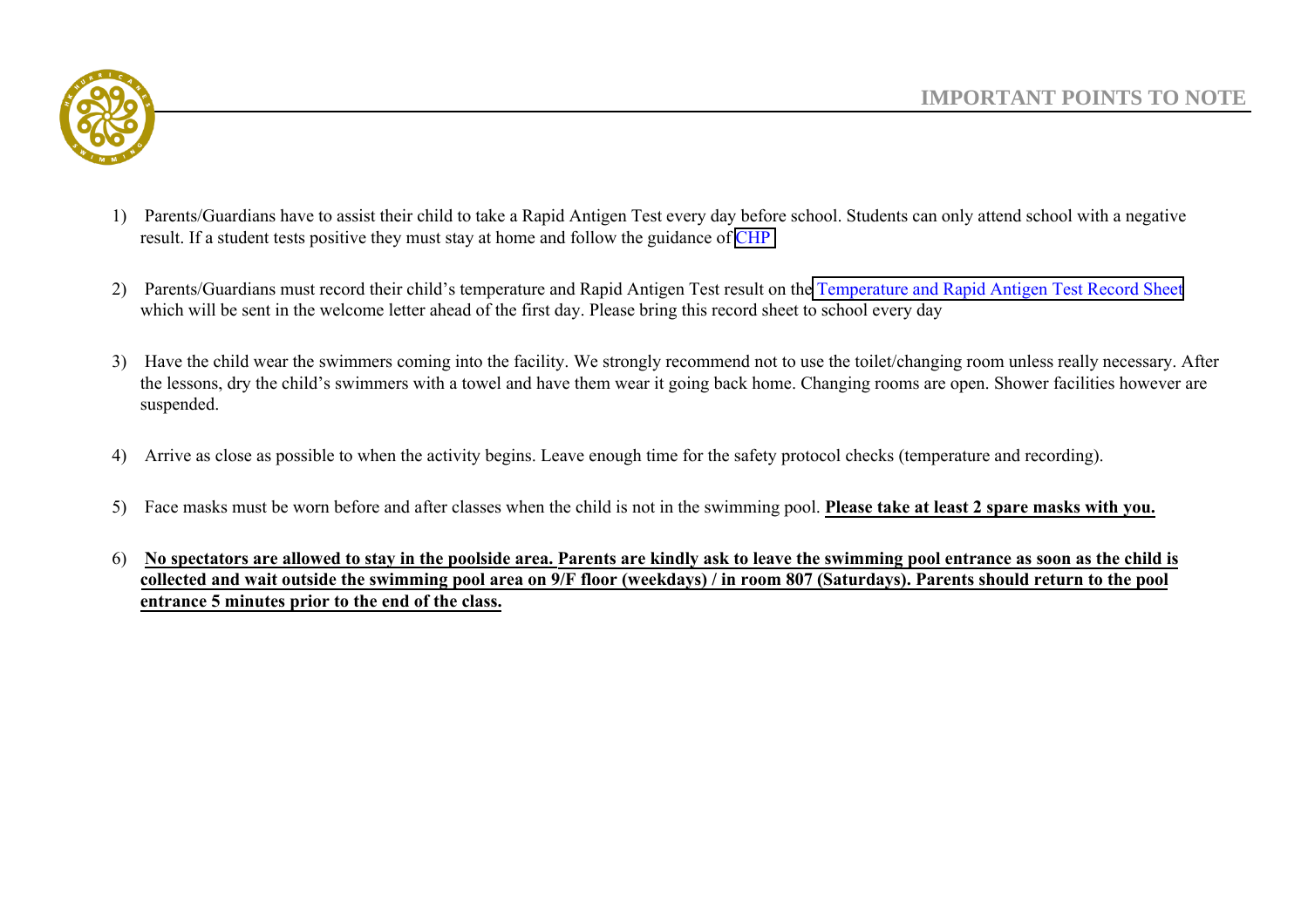

#### **General Preventative Measures**

- Perform hand hygiene properly, especially before touching your eyes, nose or mouth; before eating; after using the toilet; and after touching public installations or equipment such as handrails or door knobs; or when hands are contaminated by respiratory secretion after coughing or sneezing
- Wash hands with liquid soap and water properly whenever possibly contaminated
- When hands are not visibly soiled, clean hands by rubbing them with 70-80% alcohol-based hand-rub as an effective alternative
- Cover mouth and nose with tissue paper when sneezing or coughing. Dispose soiled tissue paper properly into a lidded rubbish bin and wash hands with liquid soap and water afterwards
- Students are always required to wear a mask during a sports activity, **except whilst swimming**
- Parents/Guardians should also ensure that students have a spare mask, as a back-up
- No spectators will be allowed
- Do not use drinking fountains
- Please bring your own water bottle and do not share this with others. Please put your name on it.

### **Body Temperature Checking**

- **• An H&S station will be established at the main entrance to the school premises for temperature checks and hand rubbing procedures.**
- All Hurricanes Swimming staff, Students and Guardian's temperature checks will be undertaken prior to the start of each sports session
- A record of each person's temperature will be taken and recorded, and must be confirmed
- Staff, Students or spectators with a temperature of 37.5degrees C will be asked to leave the school premises

### **Water/Toilet Breaks**

- If a student leaves the pool for a water or toilet break, they MUST use the hand sanitizers prior to re-joining the activity
- Please bring your own water bottle and do not share this with others. Please put your name on it.

### **Exclusion from Activity**

• Please note that the Lead Coach will ultimately make any decision for excluding a student from an activity due to Health & Safety reasons.